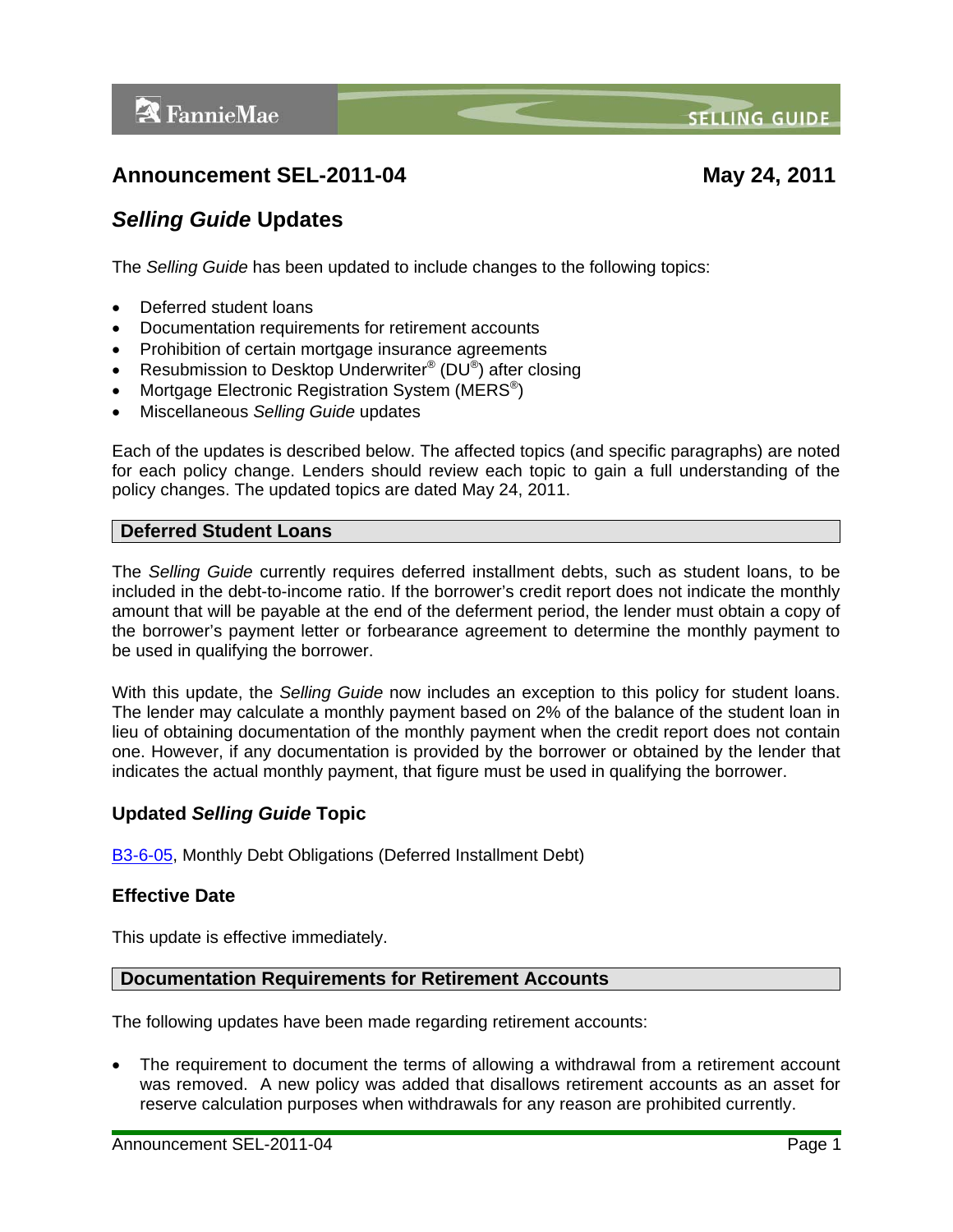For borrowers that have already reached retirement age we have modified our policy to allow retirement funds as assets for reserve purposes.

## **Updated** *Selling Guide* **Topics**

[B3-4.2-01](https://www.efanniemae.com/sf/guides/ssg/sg/pdf/sel052411.pdf#page=402), Verification of Deposits and Assets [B3-4.3-03](https://www.efanniemae.com/sf/guides/ssg/sg/pdf/sel052411.pdf#page=411), Retirement Accounts

#### **Effective Date**

For manually underwritten mortgage loans, these updates are effective immediately. For DU loan casefiles, the lender may apply these changes immediately; however the related DU verification message will be updated in a future release.

#### **Prohibition of Certain Mortgage Insurance Agreements**

The *Selling Guide* has been updated to incorporate the content of Announcement SVC-2011- 04, *Prohibitions on Loss Sharing, Indemnification, and Settlement Agreements with Mortgage Insurers,* that prohibits lenders from entering into agreements with mortgage insurance companies that may adversely affect Fannie Mae's interest in its mortgage loans. Sellers must continue to represent and warrant that each loan delivered to Fannie Mae, where mortgage insurance is required, is insurable as enumerated in B7-1-01, Provision of Mortgage Insurance. As a result, sellers are prohibited from delivering a loan to Fannie Mae where the mortgage insurer would not otherwise provide mortgage insurance coverage absent a loss sharing, indemnification, settlement or similar agreement. Furthermore, additional language concerning captive reinsurance arrangements has been added to the *Selling Guide* as a result of questions that arose after the issuance of the Servicing Announcement.

#### **Updated** *Selling Guide* **Topics**

[B7-1-01](https://www.efanniemae.com/sf/guides/ssg/sg/pdf/sel052411.pdf#page=866), Provision of Mortgage Insurance

#### **Effective Date**

This update is effective immediately.

#### **Resubmission to DU After Closing**

With this update of the *Selling Guide*, Fannie Mae is establishing the following policies with regard to DU submissions:

- The same casefile ID may not be used to underwrite more than one mortgage loan with DU.
- The first submission to DU must occur before closing of the mortgage loan.
- New requirements apply when the loan casefile is resubmitted to DU after closing but prior to delivery to Fannie Mae.
- Certain requirements apply if the lender orders a new credit report after closing.
- In instances when the lender is not able to access the original DU loan casefile for resubmission purposes after closing, the lender may create a new loan casefile in DU subject to certain criteria.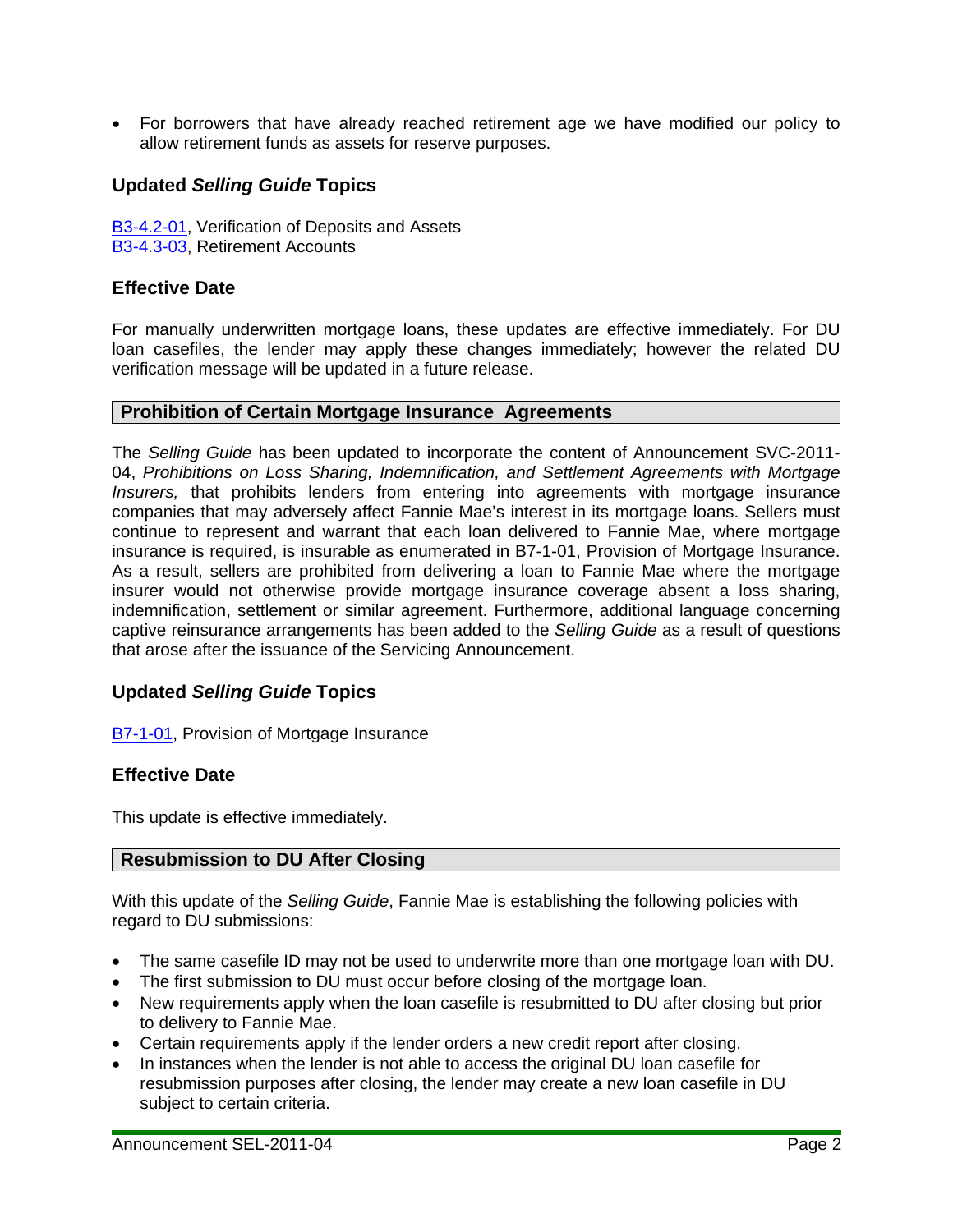Refer to the updated topics for complete information about these new requirements.

# **Updated** *Selling Guide* **Topics**

[A2-2.1-04](https://www.efanniemae.com/sf/guides/ssg/sg/pdf/sel052411.pdf#page=53), Limited Waiver of Contractual Warranties for Mortgages Submitted to DU [B3-2-01](https://www.efanniemae.com/sf/guides/ssg/sg/pdf/sel052411.pdf#page=281), General Information on DU (Underwriting with DU) [B3-2-10](https://www.efanniemae.com/sf/guides/ssg/sg/pdf/sel052411.pdf#page=300), Accuracy of DU Data, DU Tolerances, and Errors in the Credit Report (Ensuring DU Data and Delivery Information Accuracy, Non-Applicant Debts/Accounts) [B3-5.3-09](https://www.efanniemae.com/sf/guides/ssg/sg/pdf/sel052411.pdf#page=470), DU Credit Report Analysis (Possible Non-applicant Debts)

#### **Effective Date**

These updates are effective immediately.

## **Mortgage Electronic Registration System (MERS®)**

Several updates have been made related to MERS-registered loans. Fannie Mae requires lenders to report the valid, registered MERS Mortgage Identification Number (MIN) for mortgages originated with MERS as the nominee for the mortgagee or assigned to MERS. Additionally, the following clarifications have been incorporated:

- Document custodians must be able to identify MERS registered mortgages.
- Lenders must have controls to readily identify MERS registered mortgages.
- MERS cannot be named as the insured or loss payee on title and property insurance policies.
- By delivering the MIN, the lender warrants that the mortgage is properly registered in MERS and names the lender as the investor.

## **Updated** *Selling Guide* **Topics**

[A2-5.1-02](https://www.efanniemae.com/sf/guides/ssg/sg/pdf/sel052411.pdf#page=82), Individual Mortgage Loan Files (Contents of a Mortgage Loan File) [B7-2-03](https://www.efanniemae.com/sf/guides/ssg/sg/pdf/sel052411.pdf#page=882), General Title Insurance Coverage (Other Requirements) [B7-3-09](https://www.efanniemae.com/sf/guides/ssg/sg/pdf/sel052411.pdf#page=916), Mortgagee Clause for Hazard and Flood Insurance (Mortgage Clause) [B8-7-01](https://www.efanniemae.com/sf/guides/ssg/sg/pdf/sel052411.pdf#page=961), Mortgage Electronic Registration Systems (MERS) [C2-1.2-03,](https://www.efanniemae.com/sf/guides/ssg/sg/pdf/sel052411.pdf#page=1007) Best Efforts Commitment Terms, Amounts, Periods and Other Requirements

#### **Effective Date**

These updates are effective immediately.

#### **Miscellaneous** *Selling Guide* **Updates**

The following additional clarifications have been made in the *Selling Guide*:

 With regard to the requirements for re-establishing credit after a significant derogatory credit event, the *Selling Guide* has been updated to clearly show that all references to "LTV ratios" includes LTV, CLTV, and HCLTV. This clarification corresponds with the policy announced in SEL-2010-05, *Underwriting Borrowers with a Prior Preforeclosure Sale or Deed-in-Lieu of Foreclosure.* The following topic has been updated: